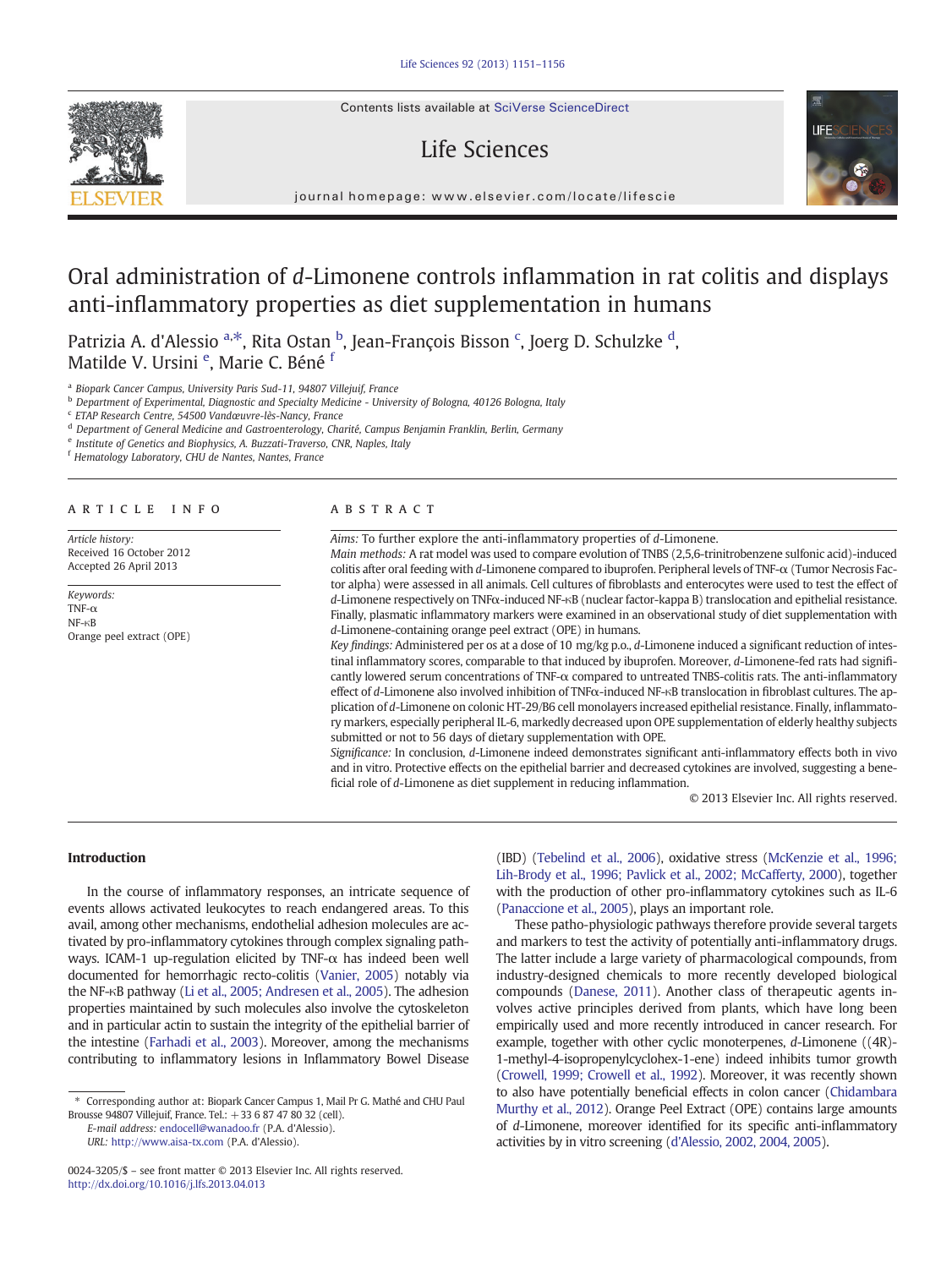<span id="page-1-0"></span>In order to further assess these properties in vivo, we used an experimental rat model of TNBS-induced intestinal inflammation treated with d-Limonene [\(Hoffman et al., 2010\)](#page-5-0). Concomitantly, in vitro experiments were conducted to better explore the mechanisms of action of d-Limonene. We also examined the anti-inflammatory properties of a d-Limonene-containing OPE-supplemented diet in healthy elderly humans aged 65–85 years old, enrolled in the [RISTOMED](#page-5-0) study (www.ristomed.eu).

# Materials and methods

#### Drugs

d-Limonene ( $C_{10}H_{16}$ , CAS Number 5989-54-8) of 97% purity was purchased from ETAP (Sigma-Aldrich, Saint-Quentin Fallavier, France) and prepared each day as a fresh solution by dissolving it in sunflower oil (Olvea, Saint Léonard, France) as vehicle. Ibuprofen was stored and reconstituted according to the manufacturer's recommendations. TNBS (2,5,6-trinitrobenzene sulfonic acid) was purchased from Fluka (Buchs, Switzerland) as a 40° alcoholic solution at a concentration of 50 mg/mL and reconstituted according to the manufacturer's recommendations. OPE, containing 95% d-Limonene, was purchased from Golgemma (Esperaza, France) and soft gel capsules containing sunflower oil (Olvea) and OPE were prepared for oral administration to humans.

# Animal model

# Induction of colonic inflammation

Thirty Wistar HsdBrlHan female rats (175–200 g) were obtained from EOPS (Harlan Breeding Centre, Gannat, France).

Colonic inflammation was induced by a single rectal administration of TNBS dissolved in a 40° alcoholic solution at a concentration of 50 mg/mL. Rectal administration of 0.4 mL of the TNBS solution was carried out on anesthetized rats (2 mg/kg Calmivet, Vetoquinol, Lure, France and 50 mg/kg Kétamine, Vibrac, Carros, France) restrained in dorsal decubitus position. The rats were maintained in this position for at least 30 min to avoid premature outflow of the TNBS solution.

#### Study of anti-inflammatory effects of d-Limonene in rat colon

Thirty animals were allocated to five experimental groups ( $N = 6$  in each group): i) a "control" group without colon inflammation and daily oral treatment with sunflower oil; ii) a "TNBS" group with colon inflammation and treatment with sunflower oil; iii) a "TNBS  $+ d$ -Lim 10" group with colon inflammation and treatment with 10 mg/kg of d-Limonene; iv) a "TNBS  $+$  d-Lim 100" group with colon inflammation and treatment with 100 mg/kg of d-Limonene; v) a "TNBS  $+$  ibuprofen" group with colon inflammation and treatment with 50 mg/kg of ibuprofen. The latter, although liable to induce digestive damage was used here as an efficient anti-inflammatory drug in this short-term model, and as a positive control of colitis management. For groups iii to v, two log doses (10 and 100 mg/kg) of freshly prepared d-Limonene or ibuprofen were administrated orally on a daily basis, three days before (pre-treatment) and then five days after the induction of colon inflammation according to classical pharmacological trials.

Blood samples were taken from each rat 24 h after TNBS administration. TNF-α assays were carried out by ELISA (Miltenyi Biotec, Paris, France) on all collected serum samples.

#### Animal follow-up

Daily supervision allowed to determine the day of death and to perform immediate autopsies. This supervision also allowed the segregation of weak or moribund animals following principles and guidelines of ASAB ([ASAB, 2006](#page-5-0)), [Canadian Council on Animal Care](#page-5-0) [\(2003\)](#page-5-0) and UK legislation of in vivo aspects in inflammation research [\(Brain, 2006\)](#page-5-0). The protocol used for this study as all the SOAPS in use at ETAP was approved by the Director's Office of Veterinary Services and the local Committee on the Ethics of Animal Experiments in Nancy, and authorized by the French government (Governmental authorization no. A 54-547-1).

### Colon macroscopic scoring

The animals were sacrificed under anesthesia 24 h after the last oral treatment with vehicle (sunflower oil), d-Limonene or ibuprofen. Colon specimens were sampled, macroscopically scored and stored in preservative (Roti®-Histofix 4%, Carl Roth, Karlsruhe, Germany) to carry out histo-pathological analysis with classical pathological methods after paraffin embedding. A macroscopic score between 0 and 15 was attributed to all samples. Score 0 meant no colon inflammation. Colon inflammation was scored between 1 and 4 when minor, 5 and 9 when important, 10 and 14 when severe and 15 and 19 when necrotic. The lesions observed were characteristic of ulcero-necrotic colitis, up to suppuration and necrosis.

# Colon microscopic scoring

Histo-pathological analysis was carried out on 9 sections from each colon specimen (by P. Roignot, director of the Pathology Centre of Dijon, France). A score of 0 corresponded to a normal colonic wall, without any edema, necrosis, epithelial atrophy, inflammatory infiltrate or dysplasia. A score of 1 indicated moderate uni- or bifocal lesions and a score of 2 moderate multifocal lesions. A score of 3 was assigned to acute necrotizing inflammatory lesions with sub-acute inflammatory lesions background and a score of 4 described seriously affected colon specimens with acute necrotic multifocal inflammatory lesions. A score of 5 characterized total necrosis of the colon.

#### In vitro studies

#### NF-κB activity assessment

Mouse embryonic fibroblasts (MEFs) were maintained in Dulbecco's modified Eagle's medium (DMEM, Invitrogen, Saint Aubin, France) supplemented with 10% fetal bovine serum, 100 U/mL penicillin, 100 mg/mL streptomycin and 1% glutamine at 37 $^{\circ}$  C in 5% CO<sub>2</sub>.

MEF transfection was carried out using Lipofectamine 2000, according to the manufacturer's instructions (Invitrogen). All transfections included Igkappa-Luc reporter plasmid (1 μg), TK-Renilla as internal control (20 ng) and a supplemental empty vector to ensure that the total amount of transfected DNA was kept constant in each dish culture.

Twenty-four hours after transfection, cells were stimulated with TNF- $\alpha$  (10 ng/mL), with the addition of OPE in DMSO at 25  $\mu$ M or DMSO (vehicle) alone. Four hours later, the cells were lysed using a Luciferase Passive Lysis Buffer (P/N E1941, Promega, Madison WI). Cell lysates were then harvested and assayed using the Dual Glo luciferase reporter assay system (Promega). Luciferase activity, as a witness of NF-κB translocation, was measured using a multiplate reader (Promega), and values were normalized to Renilla luciferase activity. The whole protein extracts were immunoblotted with antibodies to  $γ$ -tubulin (Sigma-Aldrich) or β-actin (Santa Cruz Biotechnology Inc. Santa Cruz CA) as housekeeping proteins, as previously reported ([Gautheron et al.,](#page-5-0) [2010](#page-5-0)).

# Barrier function of colonic cells

Confluent monolayers of the human colon carcinoma cell line HT-29/B6 were grown in 25  $\text{cm}^2$  culture flasks containing RPMI1640 with stable L-glutamine, 10% fetal calf serum, and 1% penicillin/streptomycin. Cells were cultured at  $37^{\circ}$ C in a humidified  $5\%$  CO<sub>2</sub> atmosphere. For electrophysiological measurements, HT-29/B6 cells were seeded on Millicell PCF filters (Millipore, Schwalbach, Germany), and experiments were performed after 7 days, yielding transepithelial resistances ( $R<sup>t</sup>$ ) of 400-600 Ω $\cdot$ cm<sup>2</sup>. The apical compartment was routinely filled with 500 μL culture medium supplemented with 10% lipofundin (B. Braun, Melsungen, Germany), while the basolateral compartment bathed in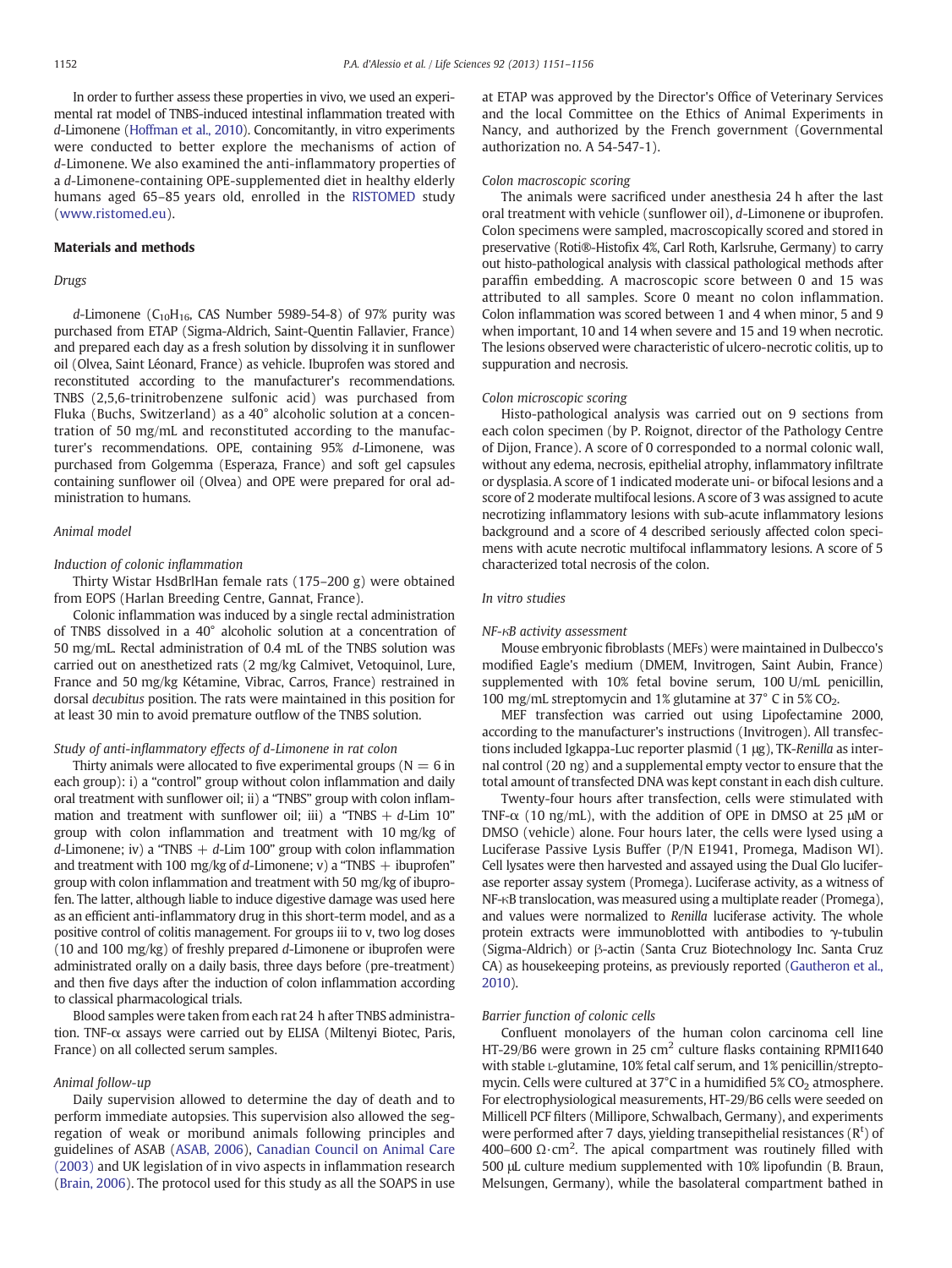10 mL of the same medium. Solutions of OPE at grading concentrations of 75, 150, 750 or 1500 μM were added to the medium in both compartments. All cell culture experiments were analyzed after 26 h, assessing cell numbers and density.

#### RISTOMED study

The RISTOMED study enrolled 125 healthy elderly individuals (age range 65–85 years) in three countries. They did not suffer from cancer, hypertension, or major inflammatory diseases such as colitis, arthritis, dermatitis. Participants to this European study were randomized to receive a specifically developed dietary program supplemented or not by various compounds. Here we compared the group without supplementation ( $N = 31$ ) to that ( $N = 30$ ) which also received daily soft gel capsules containing OPE. These probands were analyzed for this report by comparing, on day 1 and day 56, a number of biological parameters: ESR, CRP, WBC, fibrinogen, IL-6 and TNF-α as described elsewhere (www.ristomed.eu). A further subdivision into low, medium and high inflammatory status was performed using an inflammation score calculated with baseline serum IL-6 and TNF-α median levels. Low inflammation was characterized by IL-6 and TNF- $\alpha$  both below the median, and high inflammation by IL-6 and TNF-α both above the median. Intermediate inflammation was defined by only one of these markers being above the median.

#### Statistical analyses

All data are presented as mean  $\pm$  SEM. Statistical analyses were carried out using the StatView 5 statistical package (SAS, Institute Inc., USA) and MedCalc Software (Mariakerke, Belgium). Non-parametric tests were applied: one-way ANOVA with Kruskall–Wallis test followed, when significant, by the Mann–Whitney U-test to compare the different study variables. For all comparisons, differences were considered to be significant at the level of  $p < 0.05$ .

# Results

# Animal model of TNBS colitis

### Body weight

> 5 O

By comparison to control rats, animals with TNBS colitis displayed a pronounced reduction in body weight on day  $6$  ( $p < 0.01$ ; Fig. 1). Ibuprofen resulted in less body weight reduction although the difference between groups ii and v failed to reach statistical significance ( $p = 0.06$ ). Similarly, d-Limonene groups iii and iv displayed a smaller decrease in



induce colonic inflammation. Mean body weight changes obtained from the difference in body weight at day 6 and day 1. Data are given as mean  $\pm$  SEM.  $*p < 0.01$  vs control group,  $+$  p < 0.5 vs control group, # 0.05 < p < 0.10 TNBS vs TNBS Ibuprofen and TNBS d-Lim 10.

body weight than observed in group ii, but again these tendencies failed to reach statistical significance ( $p = 0.09$  each).

### Colon alterations

Colonic specimens from rats of the 5 experimental groups were obtained 6 days after induction of the TNBS colitis.

TNBS colitis (group ii) induced a significant increase in colon length as a result of the inflammatory process since the animals kept feeding with an obstructed colon over the experimental procedure ( $p < 0.01$ ) compared to group i control rats). Both ibuprofen or d-Limonene at 10 and 100 mg/kg significantly impaired this modification in intestinal length ( $p < 0.01$  each compared to TNBS group ii) since transit was maintained in these animals (data not shown).

Macroscopic analysis of colon specimens [\(Fig. 2](#page-3-0)A), using alteration scores, disclosed significant differences between the treatment groups  $(p < 0.001)$ . Upon more precise analysis, it was observed that both ibuprofen (group v, mean score  $4.7 \pm 2.7$ ) and d-Limonene 10 (group iii, mean score  $6.5 \pm 1.3$ ) yielded significantly ( $p < 0.05$ ) lower scores than in group ii (TNBS, mean score  $10.7 \pm 2$ ), while this was not observed with d-Limonene 100 (group iv, mean score  $10.7 \pm 2.7$ ).

Histological observations of colon samples are exemplified in [Fig. 2](#page-3-0)B. In control group i, normal architecture was observed with an inflammation score at 0. In TNBS-colitis rats (group ii), necrosis with acute unifocal and/or multifocal lesions characterized inflammation scores of 3 and/or 4, with occasional extended necrotic colitis (score 5, mean  $4 \pm 0.3$ ). In ibuprofen or d-Limonene 10 groups v and iii, only mild ulcerative colitis with moderate bifocal and/or multifocal lesions (inflammation scores 1 and/or 2, means respectively 2.5  $\pm$  1.5 and 2.3  $\pm$  0.6) were registered, significantly different from group ii ( $p < 0.01$ ). Conversely, no improvement was observed in group iv rats (*d*-Limonene 100, mean 3.7  $\pm$  0.6).

#### TNF-α serum levels

When compared to control rats, TNF-α serum levels were increased 24 h after TNBS colitis induction [\(Fig. 3\)](#page-3-0). This effect was significantly controlled by ibuprofen ( $p < 0.05$  mean  $8.4 \pm 0.5$  pg/mL) as well as by d-Limonene 10 (p < 0.05 mean  $17 \pm 15$  pg/mL). With the higher dose of d-Limonene 100 (group iv mean  $118 \pm 48$  pg/mL) however, TNFα levels remained similar to those in group ii (TNBS alone mean  $96.7 \pm 45$  pg/mL).

# In vitro studies

#### d-Limonene-induced inhibition of TNF-α by NF-κB

Exposure of cultured fibroblasts to TNF- $\alpha$  was used to test their sensitivity, as measured by NF-κB induction. TNF-α, with or without OPE, did not alter cell viability as shown by the consistent levels of γ-tubulin and β-actin, exemplified in [Fig. 4,](#page-3-0) showing no reduction in the number of cells pelleted prior to Western blotting. DMSO alone (vehicle) did not induce any translocation of NF-κB while this was clearly demonstrated with positive controls such as cannabis-based drugs or isopentenyladenosine (data not shown). Similarly, TNF-α induced a significant translocation of NF-κB, that was decreased over four-fold in the presence of OPE.

#### Epithelial barrier function improvement by d-Limonene

In order to explore whether or not d-Limonene could influence the degree of intestinal inflammation in response to TNBS by affecting the epithelial barrier function, colonic epithelial cells (HT-29/B6) were used as a model as described in the [Materials and methods](#page-1-0) section.

Transepithelial electrical resistance was measured as  $\Omega \cdot$ cm<sup>2</sup>. As shown in [Table 1](#page-4-0), d-Limonene induced a dose-dependent increase of these values, statistically significant from 750  $\mu$ M on ( $p < 0.001$ ), indicative of a positive effect on the epithelial barrier function.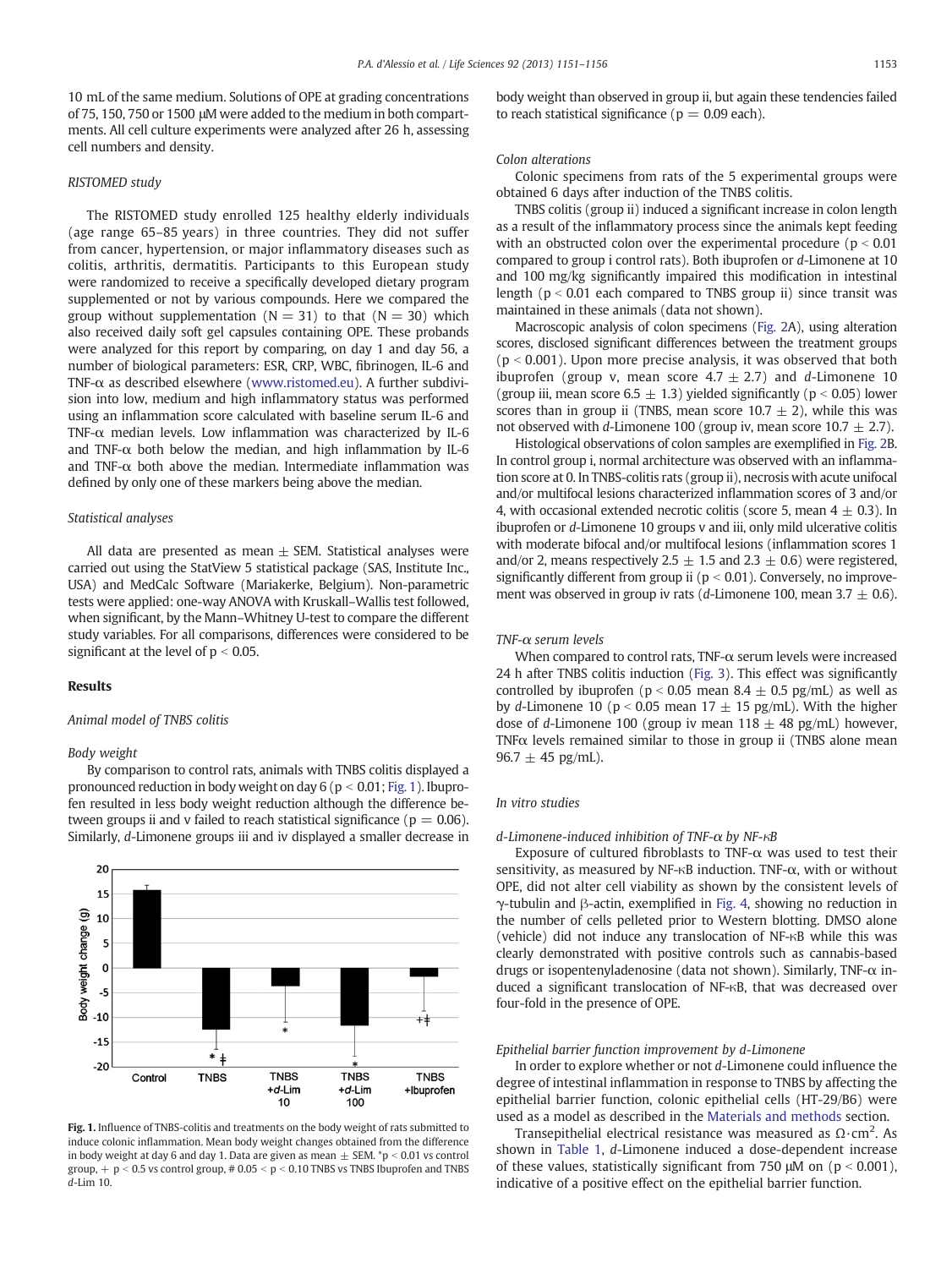<span id="page-3-0"></span>

Fig. 2. d-Limonene effect on colon inflammation scores. Macroscopic (A) and microscopic (B) inflammation scores of colon samples, with corresponding macroscopic and microscopic representative snapshots. In control animals, scores are at 0, while rats with TNBS-induced colitis or fed 100 mg/kg d-Limonene have significantly elevated scores indicating severe inflammation. Both ibuprofen- and 10 mg/kg d-Limonene-fed animals display significantly less inflammation.  $p < 0.01$  vs TNBS.

# Human studies

Comparison between controls and supplemented probands

A number of biological variables were compared between day 1 and day 56 in two groups of subjects of the RISTOMED trial. As shown in [Table 2](#page-4-0), both groups were comparable at baseline, except for higher levels of TNF- $\alpha$  in the group receiving diet alone compared to the group supplemented with OPE. This finding was only available at the end of the trial when biological analyses were performed, since diet allotment was not based on inflammatory parameters. At the end of



Fig. 3. d-Limonene effects on TNF- $\alpha$  levels. The elevated mean serum TNF- $\alpha$  levels from rats with TNBS induced colitis compared to controls are significantly decreased when animals are treated with ibuprofen or 10 mg/kg d-Limonene but not 100 mg/kg d-Limonene.  $p < 0.01$  vs TNBS.



Fig. 4. d-Limonene protection against TNF-α involves NF-κB. A. Ratio of Luciferase activity, witness of NF-κB translocation normalized to Renilla luciferase in lysates from IκB transfected cells activated by TNF-α alone (black bar) or with the addition of d-Limonene-containing OPE (white bar) showing approximately four fold less activation in d-Limonene treated cells  $p<0.01$ . B. Protein extracts from Igkappa Luc transfected fibroblasts immunoblotted for γ-tubulin and β-actin, confirming cell integrity in both conditions.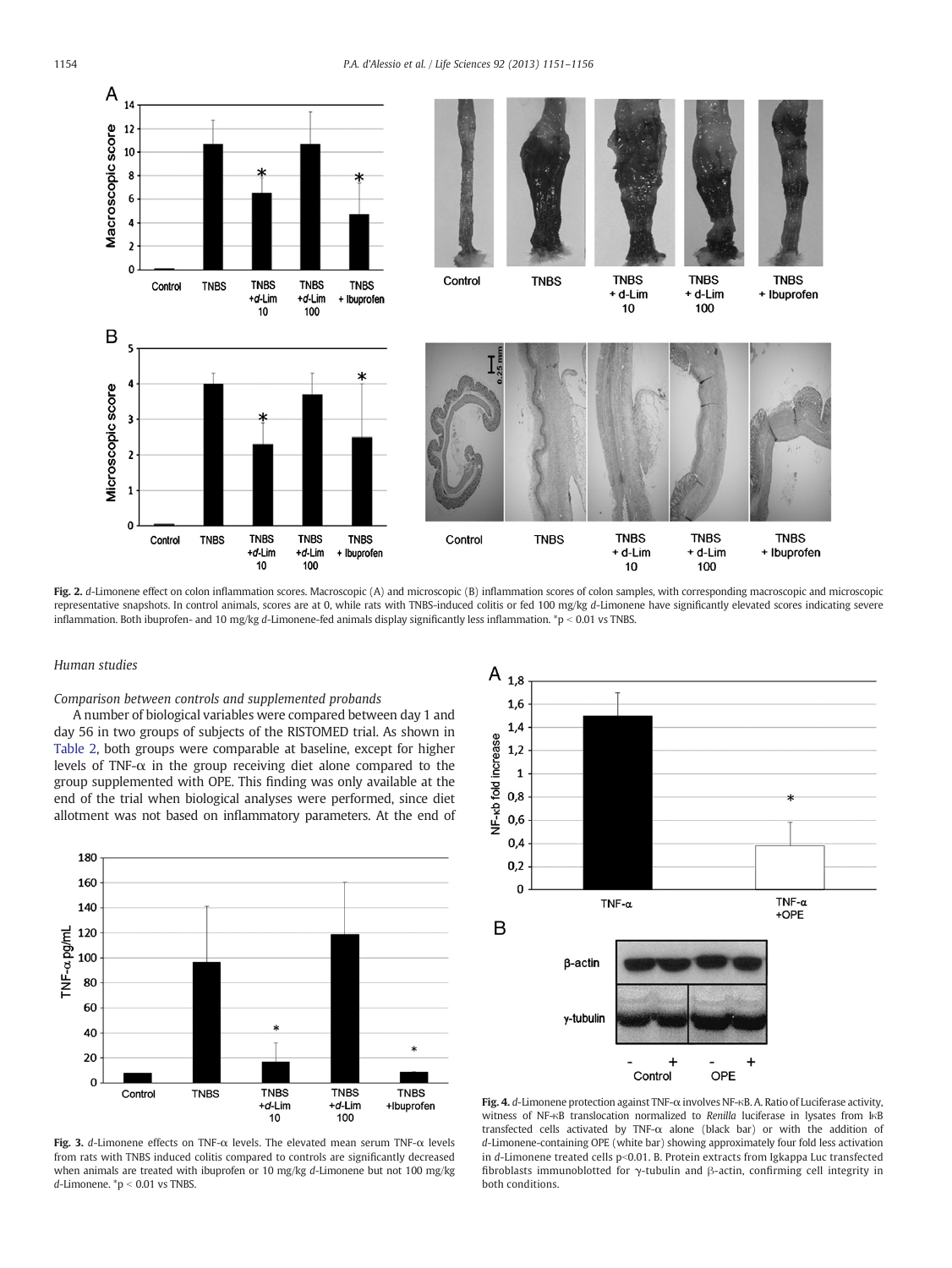<span id="page-4-0"></span>Table 1 OPE containing 95% of d-Limonene: effect on epithelial barrier function.

|       | Control    | <b>OPE</b> |            |            |            |  |  |
|-------|------------|------------|------------|------------|------------|--|--|
|       |            | 75 uM      | 150 µM     | 750 µM     | 1500 µM    |  |  |
| $R^t$ | $107 + 3%$ | $106 + 4%$ | $112 + 3%$ | $132 + 3%$ | $153 + 4%$ |  |  |
| n     | 9          | 6          | 6          | 6          |            |  |  |
| D     |            | n.s.       | n.s.       | < 0.001    | < 0.001    |  |  |

OPE containing 95% of d-Limonene prepared in sunflower oil was applied to colonic HT-29/B6 epithelial cell monolayers in 4 different concentrations, namely 75, 150, 750 and 1500 µM, respectively. Electrical resistance was measured (in  $\Omega\!\cdot\!{\rm cm}^2$ ) and is presented in percent of initial resistance R<sup>t</sup>. Mean  $\pm$  SEM is given for each group, p < 0.05 was considered significant.

the trial, all values were statistically similar to baseline, except for the erythrocyte sedimentation rate (ESR), significantly lowered in both groups. It may also be noted that, although not significant, there was a clear decrease in IL-6 levels in the group supplemented with OPE while this parameter increased in the group receiving diet only (Table 2). The higher baseline levels of TNF- $\alpha$  in the group with diet alone remained high, and the low levels of the supplemented group also were unchanged.

# Influence of the baseline inflammation score

Based on the observations mentioned above, suggesting an effect of diet and/or OPE on inflammation, we further subdivided the probands according to their baseline inflammatory status as described in [Materials and methods](#page-1-0). As shown in [Fig. 5](#page-5-0) no significant variation of IL-6 levels was seen in the group receiving diet only, whether they were classified as normal/intermediate or high inflammatory status. The same was noted for normal/intermediate subjects in the group supplemented with OPE, while supplemented individuals with an initially high inflammatory status had a significant decrease of IL-6 levels at day 56 ( $p = 0.02$ ).

# Discussion

Steroids, mesalazine and more recently anti-TNF $\alpha$  antibodies have been developed to treat inflammatory diseases including IBD ([van der](#page-5-0) [Woude and Hommes, 2007\)](#page-5-0). In this way, clinical episodes can usually be managed, despite numerous side effects.

Consideration has also been given to oxidative stress targeting enterocytes as a promoter of such affections, especially with regard to inflammatory diseases. In this line, compounds derived from natural substances, mostly plants, have acquired a new status of interesting pharmacological candidates for the development of novel drugs preventing, maintaining and/or curing many body disabilities [\(Fiorino](#page-5-0) [et al., 2010; Ardizzone and Bianchi Porro, 2005; Bosani et al., 2009](#page-5-0)). Intestinal inflammatory diseases are strategically interesting to investigate the efficacy of new anti-inflammatory molecules [\(Danese, 2011](#page-5-0)).

Along these lines, the studies reported here clearly demonstrate beneficial anti-inflammatory effects of orally administered d-Limonene in a rat model of TNBS colitis, as well as in a human trial, at the same low doses. In the animal model, these effects were remarkably similar to those of the classically used ibuprofen in similar settings, especially lower inflammation scores, as well as decreased serum TNF- $α$  levels. In the human trial, similarly, subjects with high inflammatory scores benefited from OPE supplementation through a significant decrease of peripheral IL-6 levels. These data nonetheless suggest that d-Limonene acts by suppressing the pro-inflammatory activity of cytokines. Indeed, in a model of cultured fibroblasts treated with OPE containing d-Limonene, a lessened responsiveness to TNFα-induced NF-κB translocation was evidenced. This supports the anti-inflammatory effect of this compound as an active process implying well-defined cell-signaling pathways. It is indeed furthermore possible that a decreased activation of NF- $\kappa$ B could be responsible for the lowered production of TNF- $\alpha$ observed in vivo.

In the model of cultured enterocytes, application of d-Limonene contained in OPE significantly induced increased resistivity, in a dosedependent fashion. This is actually in keeping with the lesser efficacy of d-Limonene fed in vivo at higher doses in rats. Indeed, because the compound is given orally, it may first increase the strength of the epithelial barrier, perhaps through cytoskeleton modifications. As a "side-effect", it is likely that this could have then impaired an efficient penetration of the compound in the inflamed colon. This would therefore result in a lessened systemic anti-inflammatory effect. Conversely, a better balance between strengthening of the intestinal epithelial barrier and bioavailability of the fed compound would be obtained at lower doses ([Miller et al., 2011\)](#page-5-0).

[Hung et al. \(2008\)](#page-5-0) used a similar in vitro model as ours to show that lycopene is able to inhibit TNFα-induced ICAM-1 mRNA and protein expression. This phenomenon could also be involved here and explain the overall beneficial effects of d-Limonene, either pure or contained in OPE. The use of this model by several authors ([Hung et al., 2008; Bisson et al.,](#page-5-0) [2008](#page-5-0)) provides evidence that the in vitro assay that we used was of relevant significance. We have previously used d-Limonene in an in vitro model of HUVEC challenged with TNF-α and hydrogen peroxide  $(H<sub>2</sub>O<sub>2</sub>)$  as well as mechanical induced lesions demonstrating similar protective properties ([d'Alessio, 2005, 2012](#page-5-0)). Moreover, the effect of another monoterpene, geraniol, inhibiting TNFα-induced leukocyte adhesion has long been known [\(Yamawaki, 1962\)](#page-5-0). The protective influence of d-Limonene on the epithelial barrier could also indeed be due to protein changes in tight junctions ([Barnes, 2004\)](#page-5-0). Similar effects have been observed from another food component, quercetin, taken up by enterocytes and affecting claudin-4 expression [\(Amasheh et al., 2008](#page-5-0)). Moreover, NF-κB dependent signaling, involved both in colorectal cancer ([Sakamoto and Maeda, 2010](#page-5-0)) and in chronic colitis ([Hassan et](#page-5-0) [al., 2010\)](#page-5-0), was here clearly addressed by d-Limonene at the low dose of 25 μM.

#### Conclusion

The pronounced anti-inflammatory effects of d-Limonene in an animal model of colitis and as OPE dietary supplement in humans suggest that this compound could be worthwhile in multimodal anti-inflammatory therapy concepts [\(d'Alessio et al., 2012](#page-5-0)). In vitro experiments on cell cultures provided further insight in the subcellular mechanisms involved.

Table 2

Comparison of biological parameters on days 1 and 56 of dietary supplementation alone or with the supplementation of soft gel capsules containing OPE.

|                       | Diet       |             |            | Diet $\pm$ OPE |            |            |
|-----------------------|------------|-------------|------------|----------------|------------|------------|
|                       |            | T56         |            | Τ1             | T56        |            |
| $ESR$ (mm/1 h)        | 24.9(3.4)  | 18.9(3.1)   | $p = 0.03$ | 21.4(2.5)      | 15.1(2.7)  | $p = 0.05$ |
| WBC $(G/L)$           | 6.07(0.24) | 5.89(0.25)  | ns         | 5.92(0.21)     | 5.68(0.23) | ns         |
| CRP(g/L)              | 3.6(0.6)   | 3.8(4.5)    | ns.        | 3.6(0.9)       | 2.9(0.8)   | ns         |
| Fibrinogen $(g/dL)$   | 37.7(1.7)  | 38.2(1.3)   | ns         | 37.9(1.9)      | 34.9(1.8)  | ns         |
| IL-6 $(pg/mL)$        | 29.9(9.1)  | 34.7 (10.9) | ns         | 30.1(12.3)     | 19.0(5.4)  | ns         |
| TNF- $\alpha$ (pg/mL) | 60.2(27.7) | 64.6 (28.0) | ns         | 8.1(5.1)       | 8.4(3.7)   | ns         |

ESR: erythrocyte sedimentation rate; WBC: white blood cells; CRP: C-reactive protein.